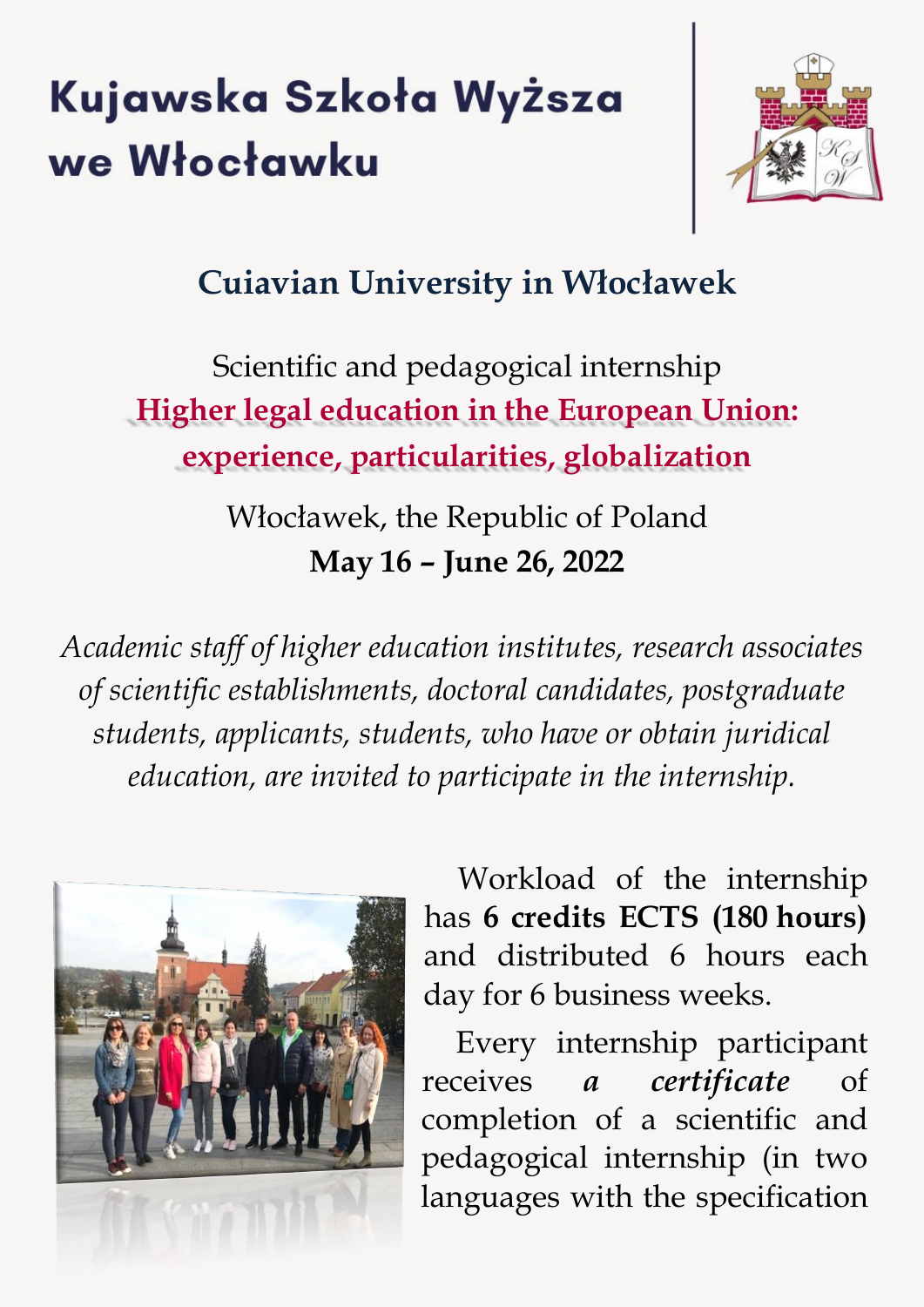# of the hourly program) and *a printed collection of abstracts*.

The certificate of completion is a document confirming completion of the scientific and pedagogical internship in a scientific institute of EU country and which is necessary for obtainment of academic rank of Associate Professor, Professor and Senior Research Fellow, according to paras. 2.1, 2.2, 2.3, 2.5, 2.7 of Procedure for awarding degrees to



academic staff (given the latest amendments under the [Order of the](https://zakon.rada.gov.ua/laws/show/z0646-21#n2)  [MES of Ukraine](https://zakon.rada.gov.ua/laws/show/z0646-21#n2) No. 322 dated 17.03.2021) as well as for licensing and accreditation of educational services.

**Form of participation:** distant. **Language:** Polish, English, Ukrainian.

 **Organising Committee** dr **Wiesław Pędziak**, Cuiavian University in Wloclawek;

dr **Jolanta Miziołek**, Cuiavian University in Wloclawek.

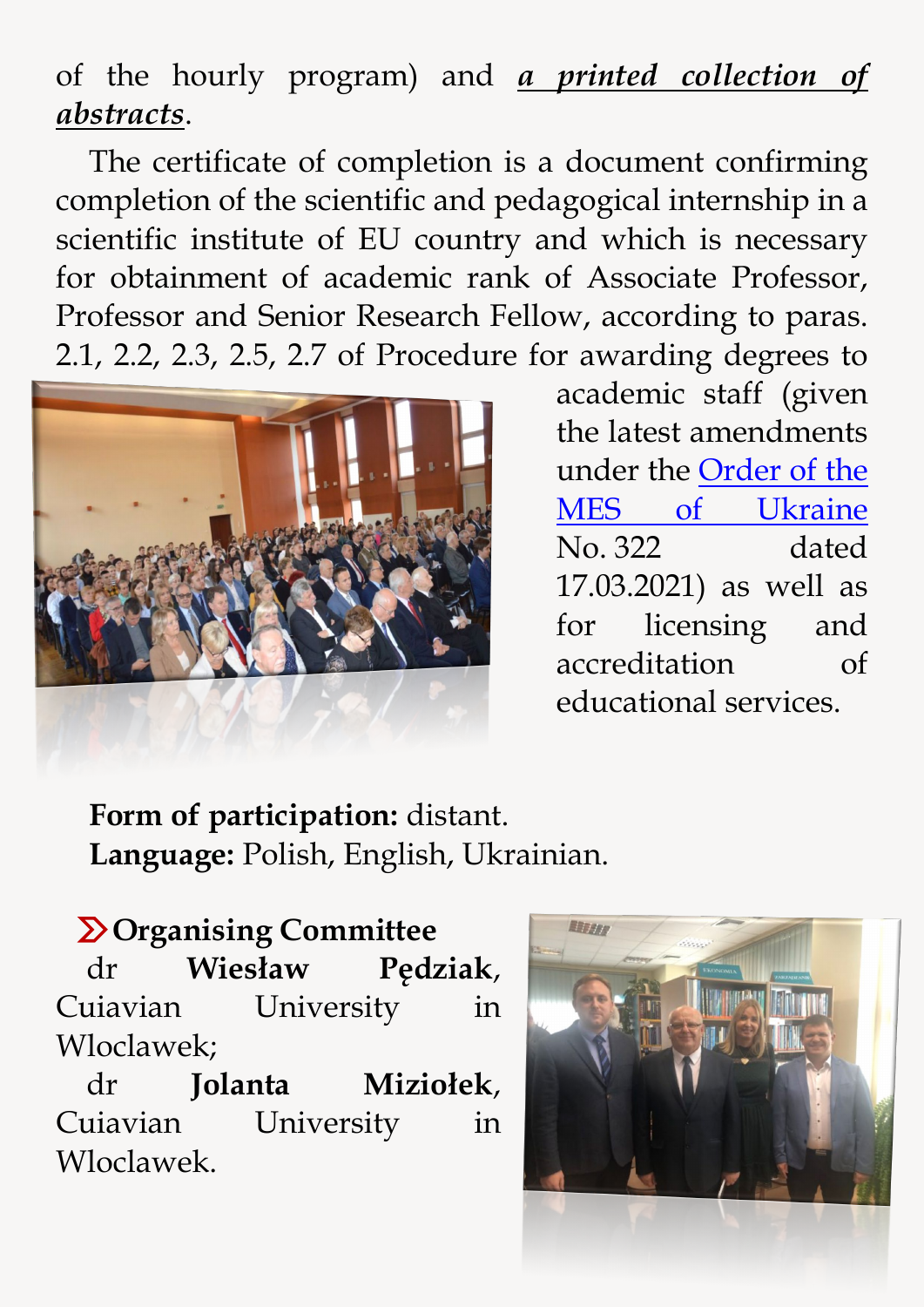## *Registration procedure*

Persons who are interested in participation in the scientific and pedagogical internship should act as follows **before June 10, 2022 (inclusively):**

## 1) **[fill an application form](https://docs.google.com/forms/d/1m5KfvPcRQMtcsFXXM2ZZrgC7FVQ5DzDc1GdbLAFkoxk/viewform?edit_requested=true)**;

2) send the abstracts to Organising Committee: **[law@cuesc.org.ua](mailto:law@cuesc.org.ua)** theses of research and methodological reports according to a focus area of the applicant in educational or scientific establishment in Ukraine.

#### RE: **FOR INTERNSHIP IN LAW.**

Participation in the scientific and pedagogical internship



without research and methodological report is impossible.

On July 11, 2022, the collection of abstracts and certificates will be sent to the participants at the postal addresses indicated in the form.

# **Zoom lecture**

**English Zoom lecture** is planned under the framework of the internship.

**Date:** 13 June, 15:00 (Kyiv time).

All participants of the internship receive a link to the online lecture after covering the internship fee. The lecture will be saved.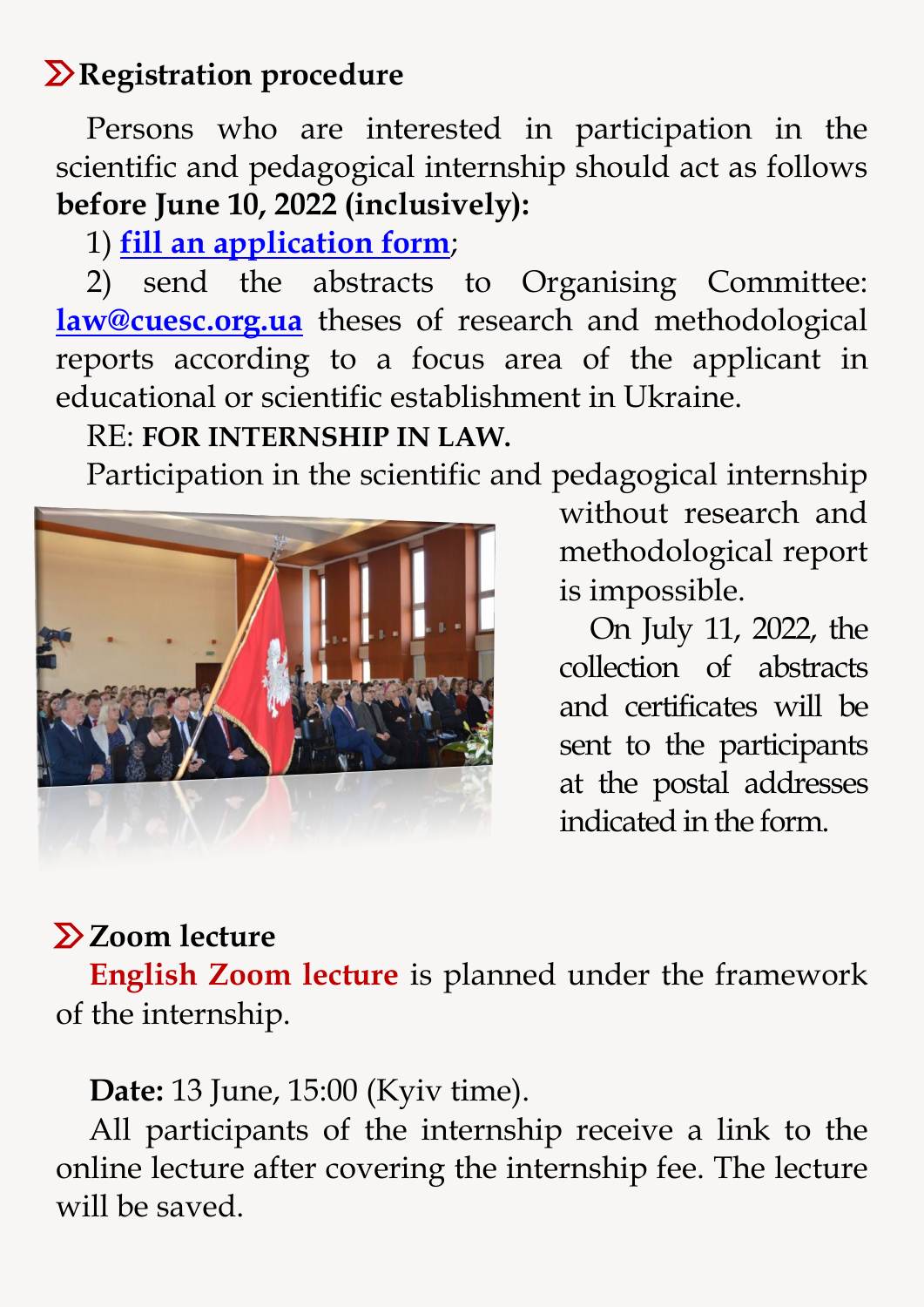**Speakers: mgr Joanna Skiba,** Expert in Adult Education and E-Learning (the Republic of Poland) and **dr Marcin Miziołek,** Certified Coach, Mentor



(the Republic of Poland).

Topic: **"Resilience and wellbeing-strategies for successful academic teachers"**.

Language: **English**.

Joanna and Marcin about their lecture: *During the lecture the notion of emotional intelligence will be thoroughly discussed as well as efficient classroom management will be specified. The speakers will talk about their own experience with international audience as regards stress management and control and the creation of self-awarness in the academic environment*.

## $\sum$  Requirements for Abstracts

*Pay attention to the fact that the topic of the scientific and methodological report should concern the peculiarities of the training of experts in the sphere of law, the system of higher education in Ukraine and the EU, the formation of knowledge and skills of professionals in law etc.*

• Volume – from 2 to 5 pages A-4 exercised in Microsoft Word for Windows 6.0, 7.0, 97, 2000, 2003, 2007; 2010; 2015; 2019.

• Type font – Times New Roman, size – 14; line spacing  $-1,5$ ; first line indent  $-1,25$  cm; fields  $-2$  cm.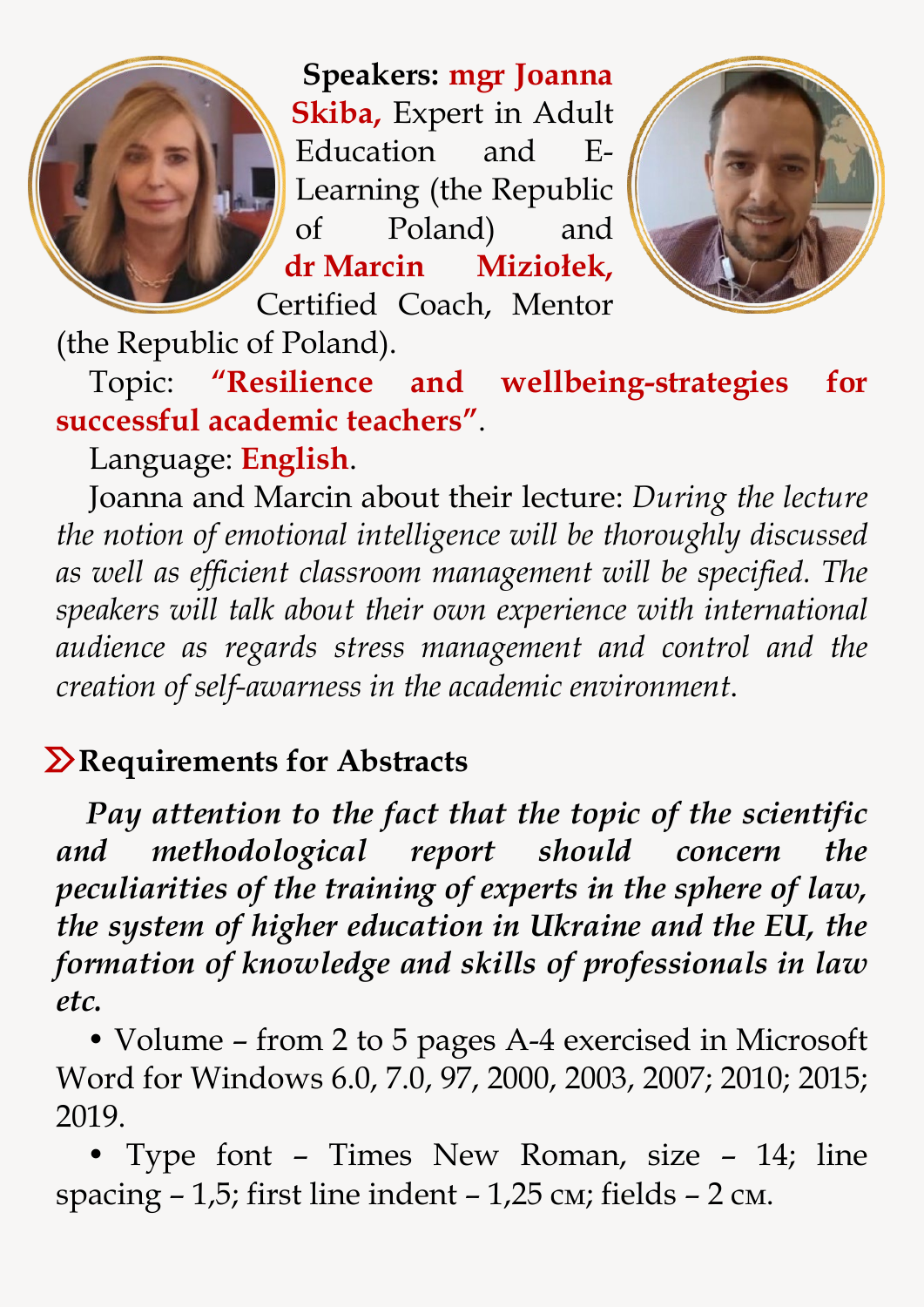• Sequence of materials in abstracts: title (capital letters, font – semi-bold); author's surname and initials (font – semi-bold); academic degree, rank (if any), post, place of employment (study); text.

• A file should be titled in accordance with participant's surname and initials (for example: Stetsenko L.P.\_abstracts).

• References (without repetitions) are at the bottom of the text taking into account the National Standard of Ukraine [DSTU 8302: 2015 "Infor](https://cuesc.org.ua/bibl.pdf)mation and [documentation. Bibliographic reference. General principles](https://cuesc.org.ua/bibl.pdf)  [and rules of composition".](https://cuesc.org.ua/bibl.pdf)

Citations in the text should be marked with numerical order of a source according to the list and page (pages) number, for example [5, p. 26].

## **Representative Office in Ukraine**

Center for Ukrainian and European Scientific Cooperation *(according to signed international cooperation agreement with Cuiavian University in Włocławek)*

Contact person: **Tiutiunnyk Tetiana Mykolaivna** – Coordinator of scientific events and projects on juridical sciences. Telephone: **+38 (068) 473 07 28** E-mail: [law@cuesc.org.ua](mailto:law@cuesc.org.ua) Web-site: [cuesc.org.ua](http://www.cuesc.org.ua/) Facebook: [facebook.com/cuescinfo](https://www.facebook.com/cuescinfo/) YouTube: [youtube.com/cuescinfo](https://www.youtube.com/channel/UCL1F1ZKD05uKqu8RI7-bHJA)